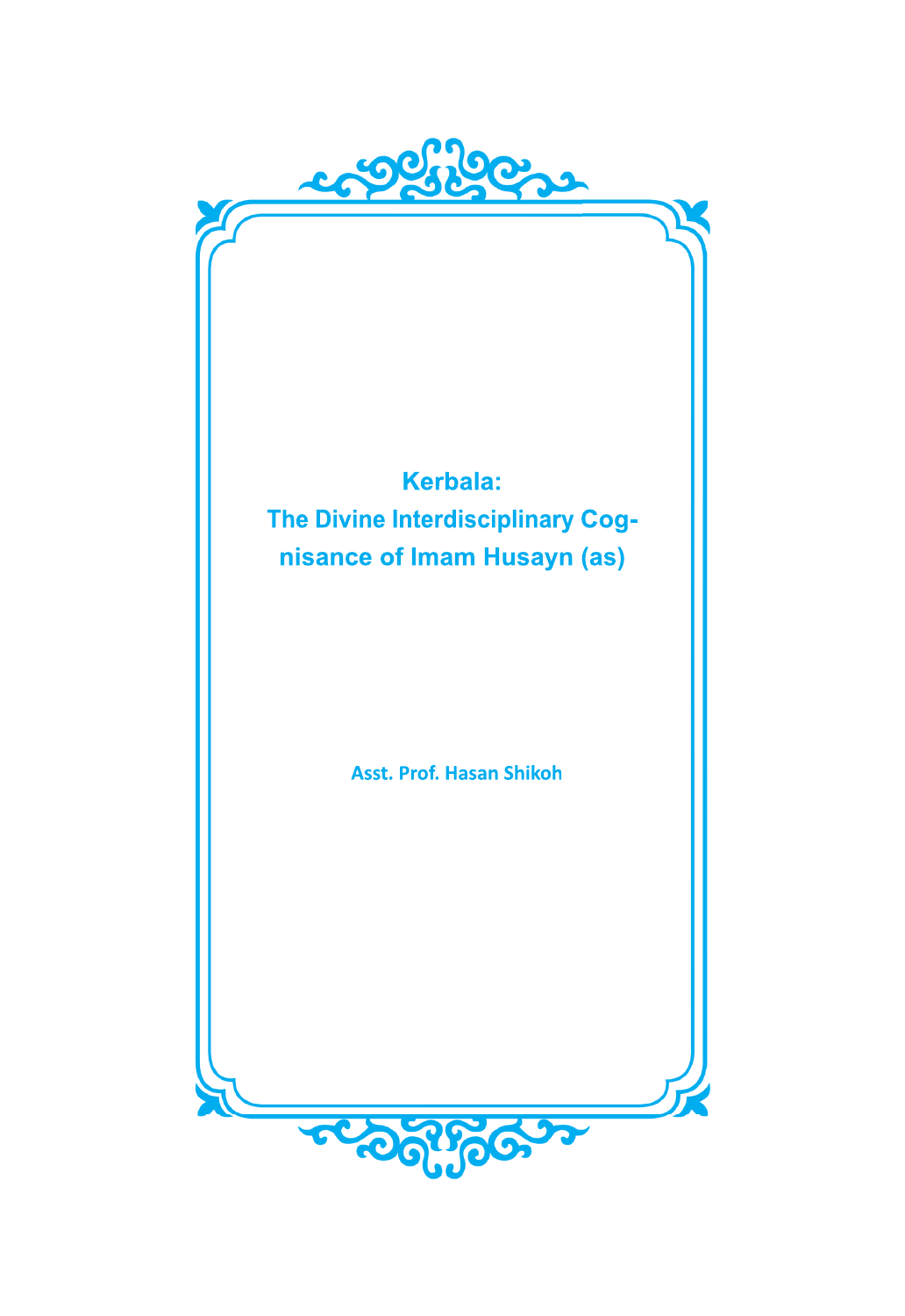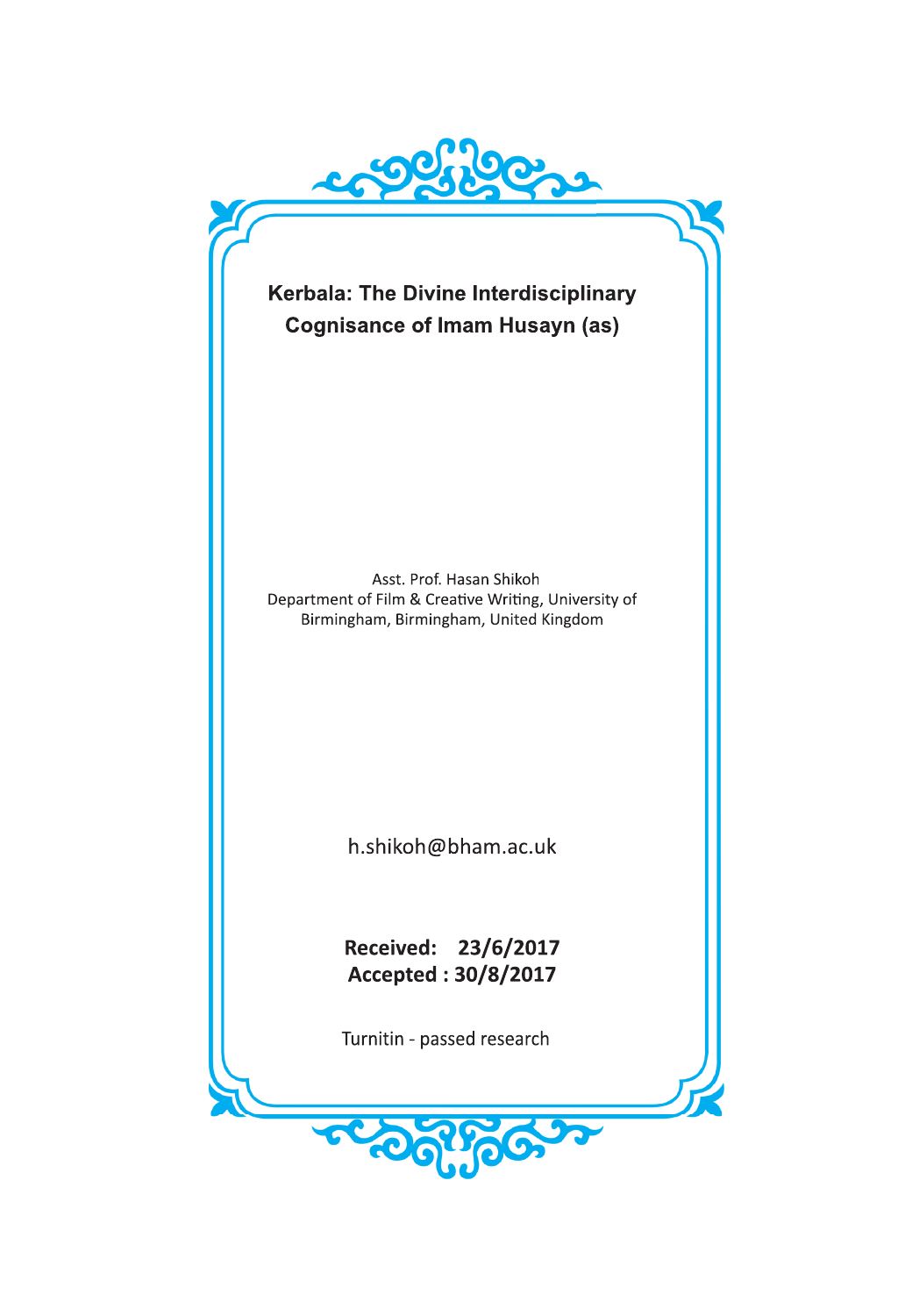

 History becomes a blur when recounted, written or discussed long after events have occurred. Governments, publishing houses and other media promote multimodal texts according to their political, religious or other doctrinal dispositions and objectives. As such, to most minds, both young and old alike, abstract entities such as truth and falsehood, or right and wrong, become a matter of interpretation based on the selected representation of facts, and/or their personal exposure to indoctrination.

In their attempts to present a judicious account of history, partisan or indeed neutral writers conduct their research on the basis of the available versions of information and then abandon the recipients of the same to discern the truth for themselves. However, this approach does not necessarily facilitate knowledge acquisition or the growth of humanity in general. This is because rampant confusions typically remain due to a persistent lack of application of the principles of neutrality, logic and justice surrounding the interpretation of events on the part of the lazy or ill-informed reader. Therefore, it seems that as misperceptions linger or increase, often leading to bitter and enduring conflicts, there is an ever-compelling need to discuss incidents based on universal values of humanity, and accepted principles of reason and simple logic.

Keywords : Imam Husayn , indoctrination , divine Interdisciplinary , multimodal texts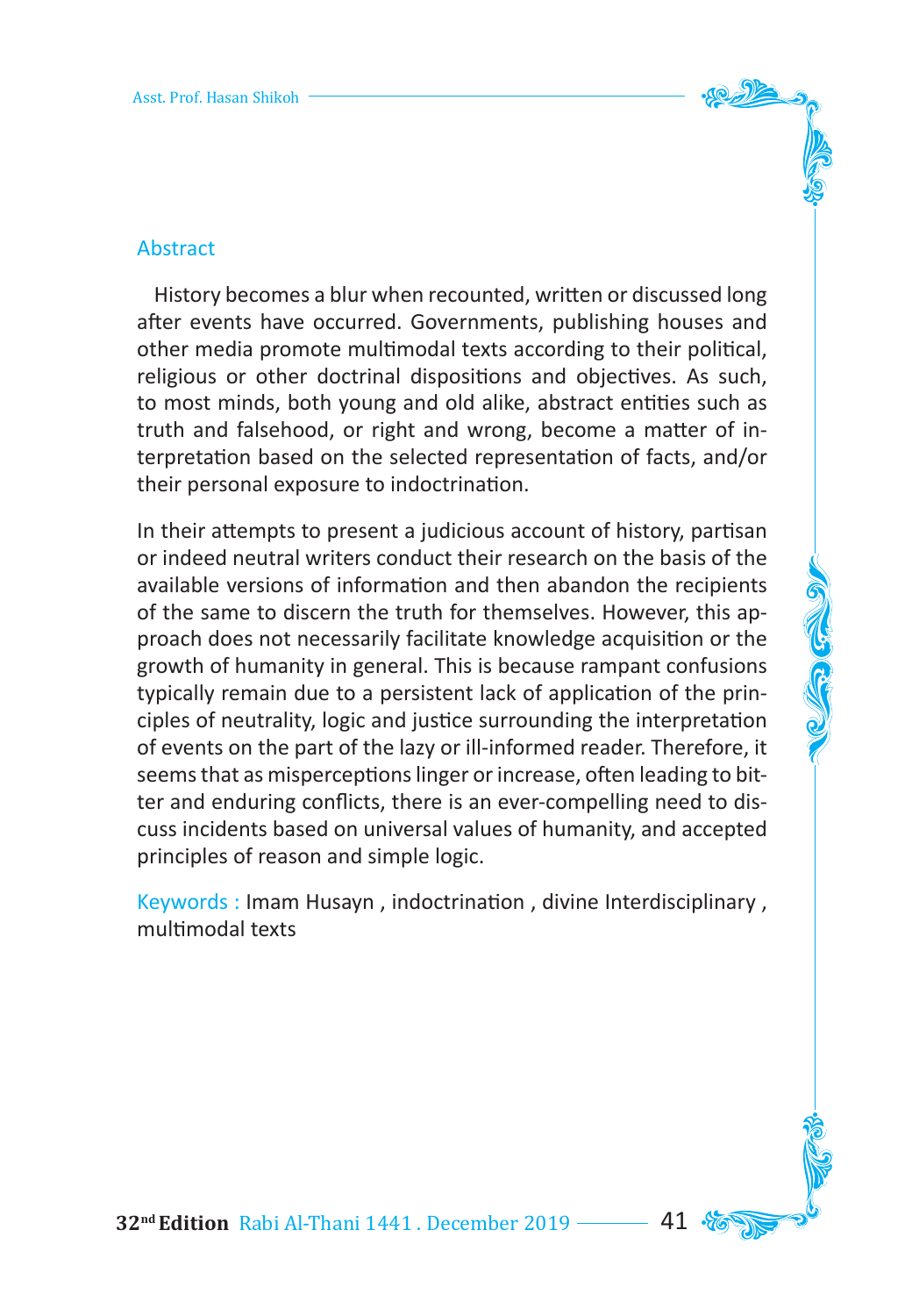## **Kerbala: the end, cognised from the start**

AG CO COMP

The event of Kerbala occurred in the  $7<sup>th</sup>$  century when the Kufans pleaded with Imam Husayn (as) to rescue them from the rule of Ziyad bin Abihi, Mu'awiyya bin Abu Sufyan's appointee; and later, Ubaydullah bin Ziyad, Yazid bin Mu'awiyya's Governor to Kufa. Acting on this request, the Imam (as) took his family, other relatives and friends totalling approximately 110 in number, including children, towards Kufa through the desert plains of Nainavah, where he was prevented from proceeding any further by Hurr bin Riyahi, one of the brigadiers of Ubaydullah bin Ziyad's 30,000-strong army; these were the militia who were under the direct command of the General, Umar bin Sa'ad. It is said that the Imam (as) was fully aware of the fact that he (as) and his companions would be slain in the desert at the hands of Yazid bin Mu'awiyya's soldiers, even before he embarked on the journey away from Mecca and Medina in the year 680 AD.

 In light of the aforementioned, critics question whether, as extoled by the Shia, the Imam (as) was in fact infallible and/or his companions truly wise in their decision-making since their defeat in the battleground was a foregone conclusion. Hence, denigrators suggest that the Imam (as) had committed what could effectively be regarded as suicide while jeopardising the well-being of the women and children in his caravan. These people often also argue that Yazid bin Mu'awiyya was the Caliph of the time sitting in Damascus and that he was merely Commander-in-Chief of the army that was in fact led by Umar bin Sa'ad; and that his army was also comprised of practicing Muslims.

If it is accepted that Imam Husayn's (as) stance was a lesson for all of humanity and that his message was both universal and of ongoing relevance today, it is of paramount importance that the criticisms levelled against the Imam (as) are challenged. One such way of doing this is by analysing them through contemporary interdisciplinary theories that might facilitate a slightly more developed form of understanding of the rationale behind the Imam's (as) chosen path.

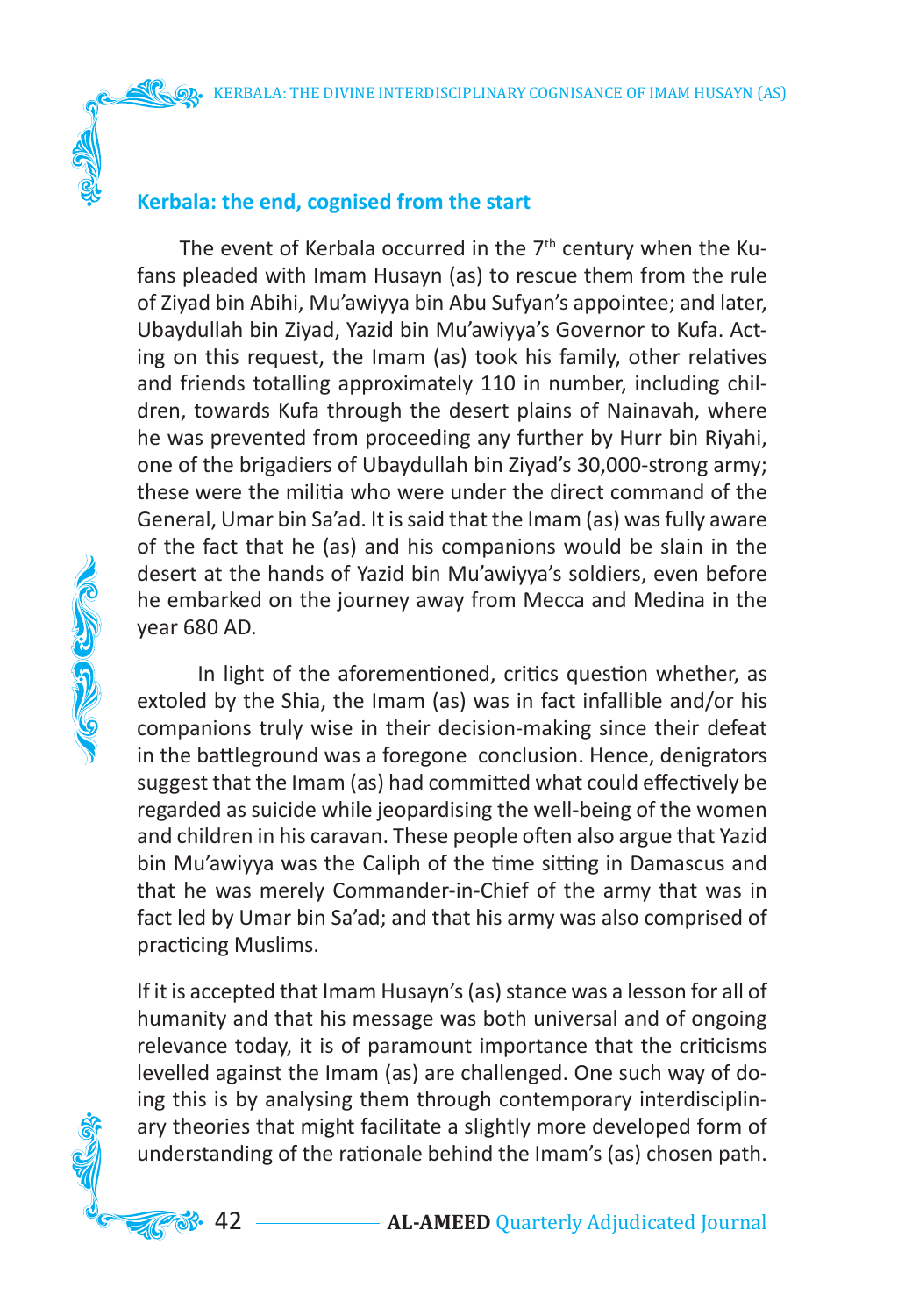The fields of Sociology and Psychology encompass several concepts which are studied and applied throughout the world today in order to facilitate comprehension of social and psychological phenomena. An approach of this kind may benefit more than just the Shia Muslim in terms of understanding the visionary brilliance of the Imam (as) to perhaps a more fine-tuned level. It could also portray to the non-Shia Muslim and the curious non-Muslim alike how the façade of the Kufans, Yazid bin Mu'awiyya, and his progenitors as well as forefathers was unmasked through what may be regarded as masterful and insightful decision-making at every step before, during and after the events of Kerbala.

 This paper will thus discuss the divine interdisciplinary cognisance of Imam Husayn (as) with specific reference to the historical massacre. The concepts of altruism from Sociology; of group dynamics, social consciousness & attitudes, and cognitive dissonance from Social-Psychology; and modus operandi and signature behaviour from Forensic Psychology will be employed to unravel what might have been the working of the Imam's (as) mind.

#### Sociology: Altruism

 To most people, victory tends to be the apparent, tangible and measurable gain. In the battlefield, this is typically seen as the retention of one's life, that is, remaining alive at the end of combat. However, this understanding could be dismissed as superficial and simplistic. In the case of Kerbala and Imam Husayn (as), it can be argued that pure altruism was being executed on the part of the Imam (as) from the very outset of his mission. After many years of famously attempting to refine his understanding of altruism, French sociologist, social psychologist and philosopher, Emile Durkheim, defined it as impersonal self-sacrifice and the opposite of rational self-interest.

 German philosophers Immanuel Kant and Arthur Schopenhauer clashed over their understanding of the human mind and ethics, but both talked of altruism as being a virtue that is the opposite of

**32<sup>nd</sup> Edition** Rabi Al-Thani 1441. December 2019 ––––– 43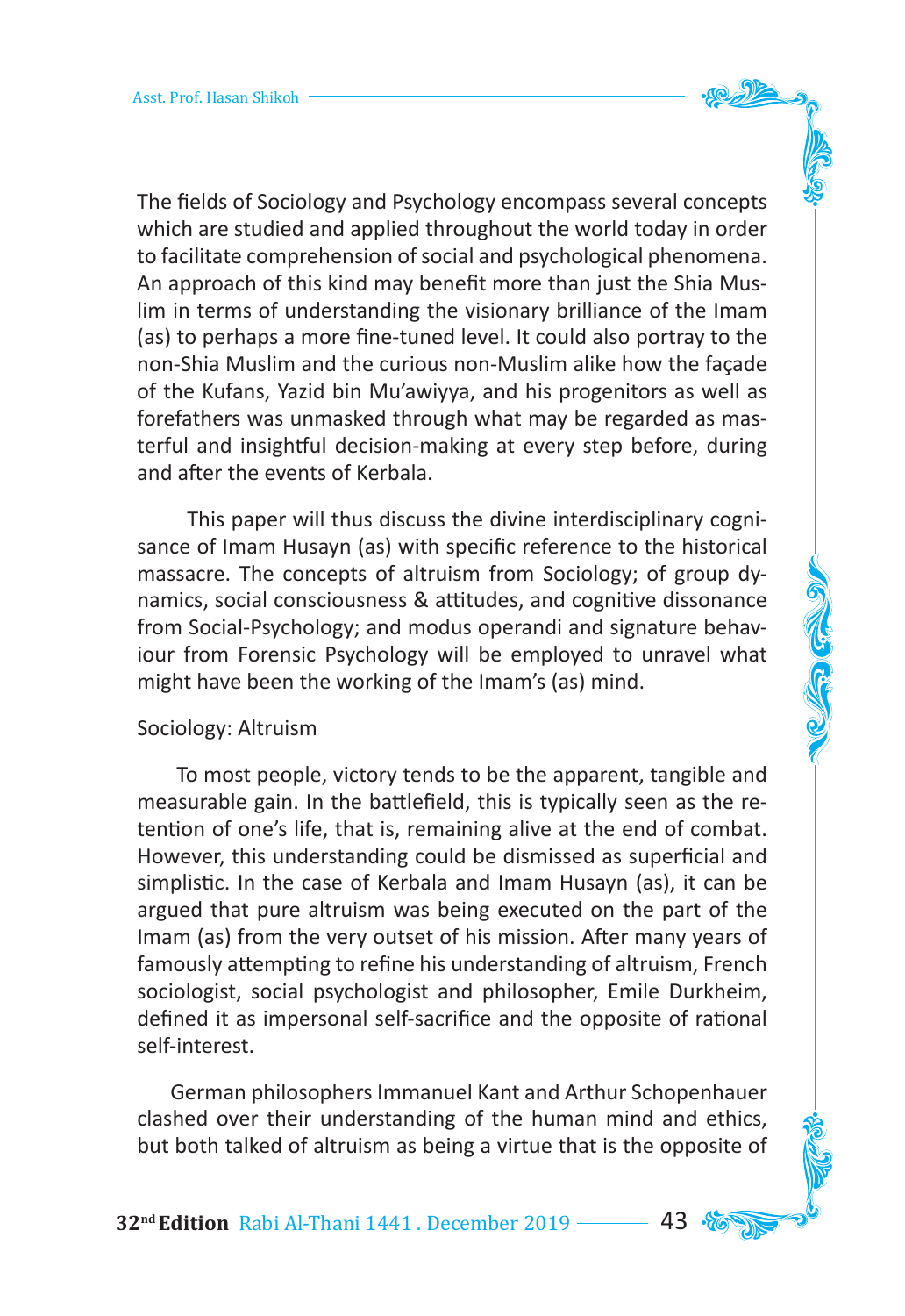KERBALA: THE DIVINE INTERDISCIPLINARY COGNISANCE OF IMAM HUSAYN (AS)

egoism, involving a lack of interest for personal gain in a good deed; or even interest for the self when engaged in the welfare of specific individuals. Kant's notion of ethical behaviour was explained in many of his works, including The Critique of Judgement (1790) and The Metaphysics of Morals (1797), both of which alluded to a sense of duty in action arising from moral principles. On the other hand, Schopenhauer, whose thoughts influenced the work of Sigmund Freud, gave considerable importance to motive and compassion in moral deeds and stated that there was a core difference between a good person and a just person whereby while the latter wishes to act in a way that will not cause harm to others, the former also actively seeks to eradicate the suffering of others, even at the expense of personal well-being, thus involving sacrifice. In other words, altruism in its true form can be witnessed in individuals who have conquered their ego in their cause for others. These philosophers, however, disagreed on whether altruism was good or bad. Many wondered whether objective, rational thought was even possible. This was a similar contention that the Arabs had among themselves centuries ago.

1400-year old Qur'anic references to altruism, however, offer unambiguous examples. In al-Hashr, the Exile, the Holy Qur'an refers to altruism as follows: "…they give preference to them over themselves – even concerning the things that they themselves urgently need…". This verse was revealed by Allah with reference to the Ansaar, the 'Helpers', of Medina who gave away worldly possessions for the sake of brotherhood and humanity when the first-migrating Meccans arrived in Medina, having fled from persecution at the hands of the atheists and the pagans there.

**COLLEGED CALL** 

 In al-Insaan, Man, the Holy Qur'an again indicates that the altruistic people and role models are those who say: "We feed you for Allah's sake; we desire from you neither reward nor thanks…". In other words, the truly altruistic people put others before themselves and bear hardship for the comfort and good of humanity. This is very much what Kant and Weber propounded centuries lat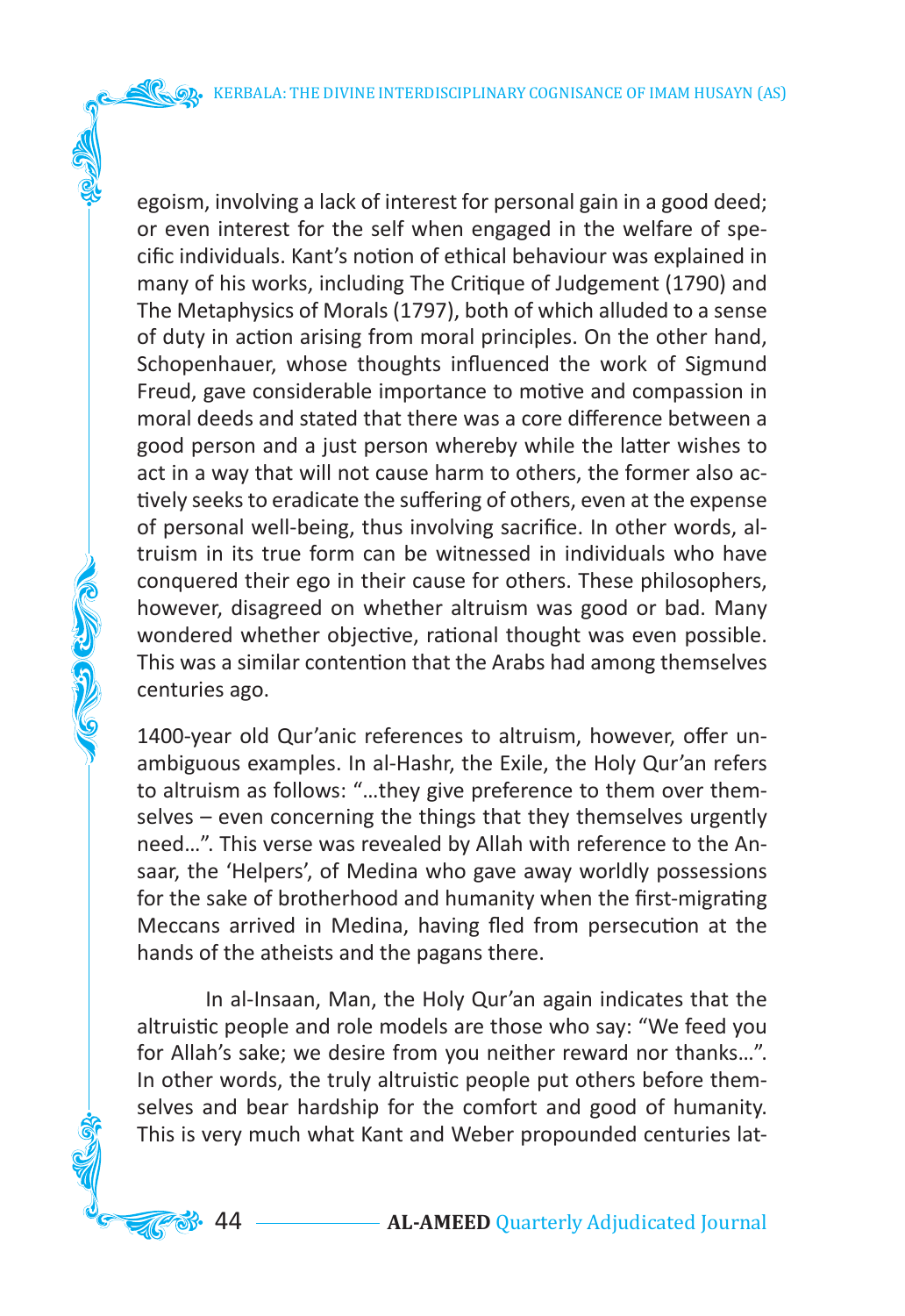er where they lauded a lack of interest for personal gain in a good deed, or even interest for the self when engaged in the welfare of specific individuals.

It was recorded that at the height of the battle in Kerbala, both the Imam (as) and his companions appealed to Umar bin Sa'ad and his men to reconsider their arrogant ways and instead, adopt the Islamic ways of humanity. The opposition were urged to have regard for the fact that the Imam (as) was the grandson of the Holy Prophet (saw) and that his entourage was comprised of women and children of the Holy Household. Their sense of logic was also invoked by the Imam (as) through his reference to the aforementioned as it was evident that, with his caravan of women and children, together with some fighting hands, he had not emerged to engage in battle or pursue any alleged desire for dominion, but to appeal to their ability to reason and reconsider their stance. The Imam's (as) aim was to revive the Holy Prophet's (saw) way of life, as his (as) was a call to virtue and to the forbiddance of evil. However, his opponents remained sceptical about the intentions of the Imam (as).

 At the moment of his slaying too, it is reported that the Imam (as) was saddened at the conduct of the opposing army, as was evidenced through the whispered supplication to the Almighty that he (as) was reported to have made. This sadness was not because he was aware of the impending brutality, but because the men behaved in inhumane ways, adopting un-Islamic rules of engagement before and after the massacre, more of which will be discussed later. As such, they condemned their souls to Divine retribution both in this world and the Hereafter, and it is this that disappointed the Imam (as). For instance, Umar bin Sa'ad was promised the governorship of the Land of Rey (present-day Tehran) by Ubaydullah bin Ziyad for either returning with Imam Husayn's (as) submission, or his severed head. Umar bin Sa'ad willingly complied, and as such, received nothing of this world, and, according to the Imam (as), only damnation in the Hereafter, too.

**32<sup>nd</sup> Edition** Rabi Al-Thani 1441. December 2019 ––––– 45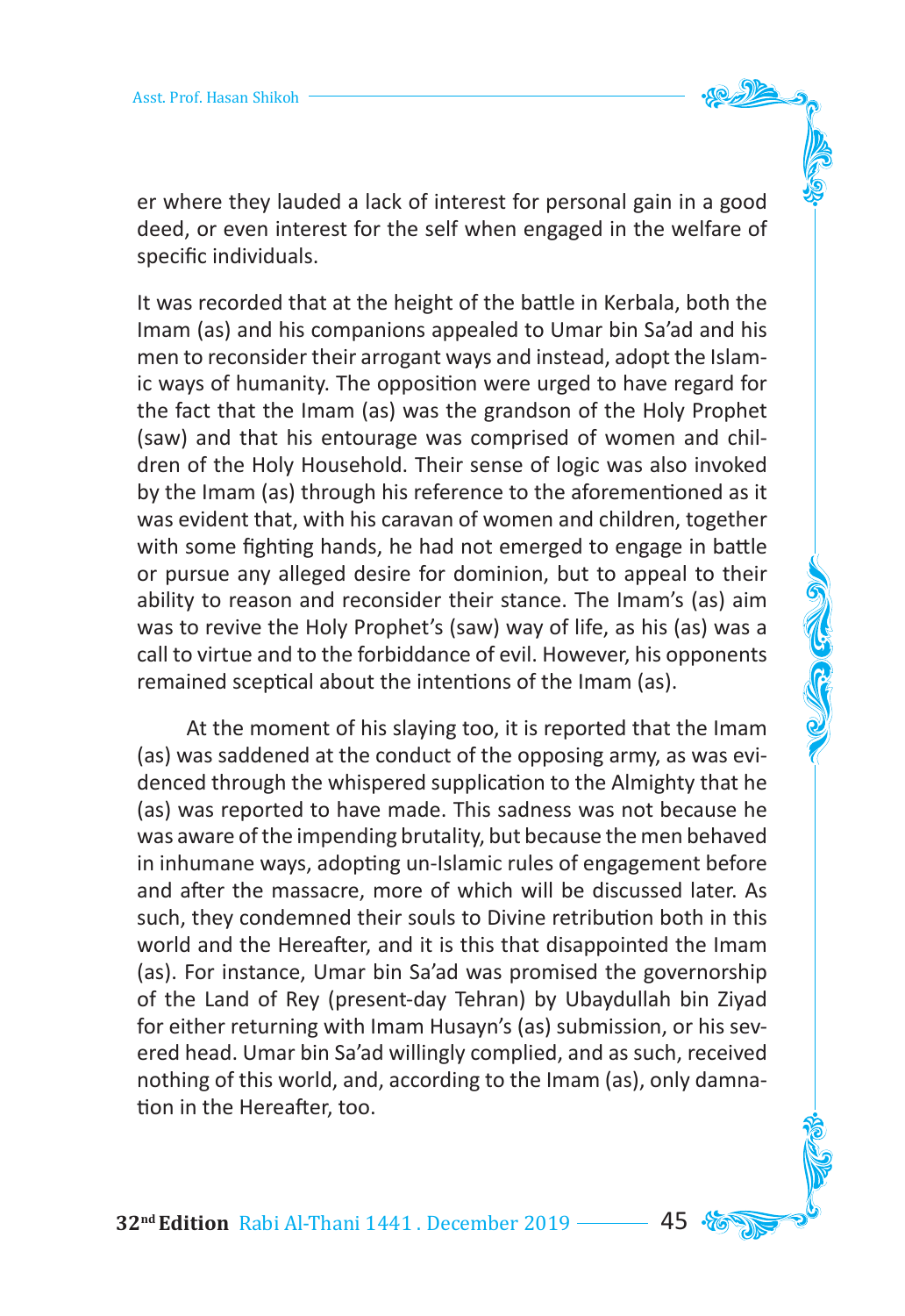KERBALA: THE DIVINE INTERDISCIPLINARY COGNISANCE OF IMAM HUSAYN (AS)

 In his character, Imam Husayn (as) emulated his father, Imam Ali (as), who, despite having been struck by the poisoned blade of Abd-al-Rahman bin Muljim, urged his companions to unshackle the trembling criminal when the man was apprehended and brought before the dying Imam (as), who instructed his men to give his attacker warm milk. Such was Imam Ali's (as) sense of mercy and selfless cause towards Islam; that is, an act of humanity beyond revenge or self-interest; an example of an actualised moral standard to be emulated by present and future generations alike. In the case of both Imam Ali (as) and Imam Husayn (as), it was evident that their nature was beyond any tribal influence or tradition of vendettas for events that would become causes of life-long feuds.

Imam Ali (as) said: "Honour in the sight of Allah, the Glorified, is through righteous actions, not by beautiful words." This could be regarded as the manifestation of that ideal character that could be placed in line with contemporary academic perspectives, such as Durkheim's:

"In order to cherish society, to devote one's self to it, and to take it as the objective of conduct, it must be something more than a word, an abstract term […] A living reality is needed, animated by the special existence distinct from the individuals composing it. Only such a reality can draw us out of ourselves and so perform the function of providing a moral goal."

**VELLES** 

 It seems, then, that ideal morality is difficult to achieve by the masses in general; yet, there needs to be a person or a chosen group of people who are distinct from the masses, but are living examples of that ideal of morality.

This would be in harmony with what Allah says in the Holy Quran: "We send Our messengers, men from among the people". As an extension, the Holy Prophet (saw) said to the Arabs at the time: "I am but a mortal from amongst you […] I am but a secondary Prophet sent to wake up the primary prophet within you."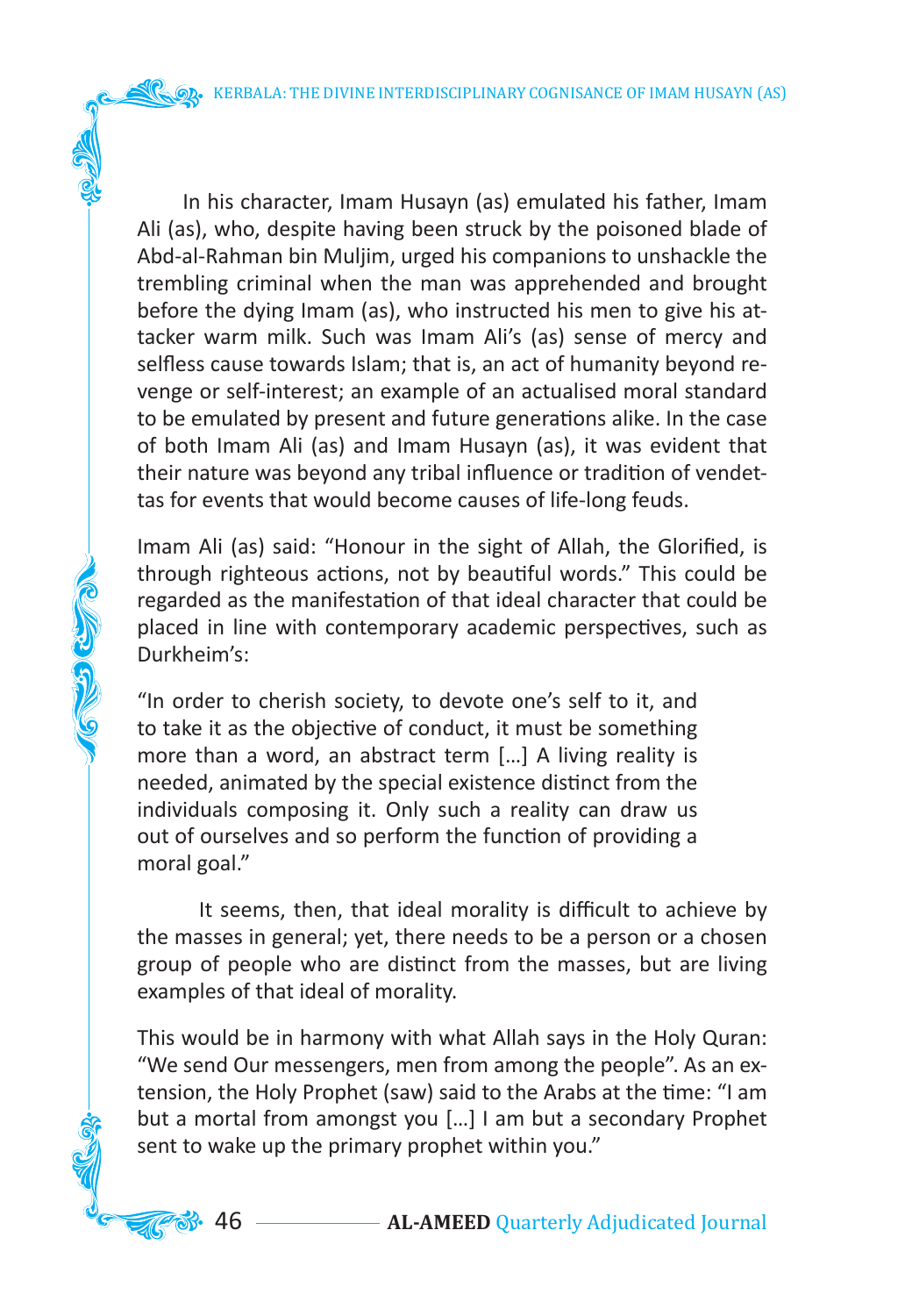Durkheim asserts that human beings determine their own morality; in other words, he was an advocate of moral collectivism as well as altruism. In much of his work, he concerned himself with how societies make coherent sense of their existence as they make scientific progress; that is, how they reconcile themselves in 'modern' times in which traditional social and religious affinities are no longer accorded importance. Thus, societies shed their strong religious affiliations and 'modernise' as a result of scientific developments that constantly occur. In light of this, it may be argued that Imam Husayn's (as) decisions regarding the events of Kerbala were the pinnacle of altruistic behaviour, selflessness and sacrifice, rather than a form of suicide. This demonstrates the possibility of the existence of a 'living reality' that would inspire humanity, regardless of creed, caste or colour, to venture towards self-actualisation and perhaps even attain its full human potential.

#### **Social Psychology: Exposing Group Dynamics**

 Sherif's (1954) Robber's Cave Experiment, though arguably biased and not without its flaws, is a well-known case study which is used to understand the formation of prejudice and conflict in groups. In this experiment, unbeknown to each other, two groups of 12-year old boys were recruited and encamped in different areas at a place called Robber's Cave State Park in Oklahoma, USA. During this time, a sense of camaraderie through the pursuit of common goals was inculcated among the 11 boys in each camp, such that a group culture developed among them. After some time, however, the two groups were pitched against each other through competitive games such as tug-of-war, and situations whereby one group was shamed before the other due to their defeat. In the games, the winning group was always rewarded, unlike the losing group. This sense of defeat and deprivation led to an exchange of expletives, acts of vandalism and physical aggression against each other. Two days later, when the boys were asked to list the features of their respective groups, they regarded their own group as being the righteous one. Thus, this experiment demonstrated that the conflict

32<sup>nd</sup> Edition Rabi Al-Thani 1441 . December 2019 -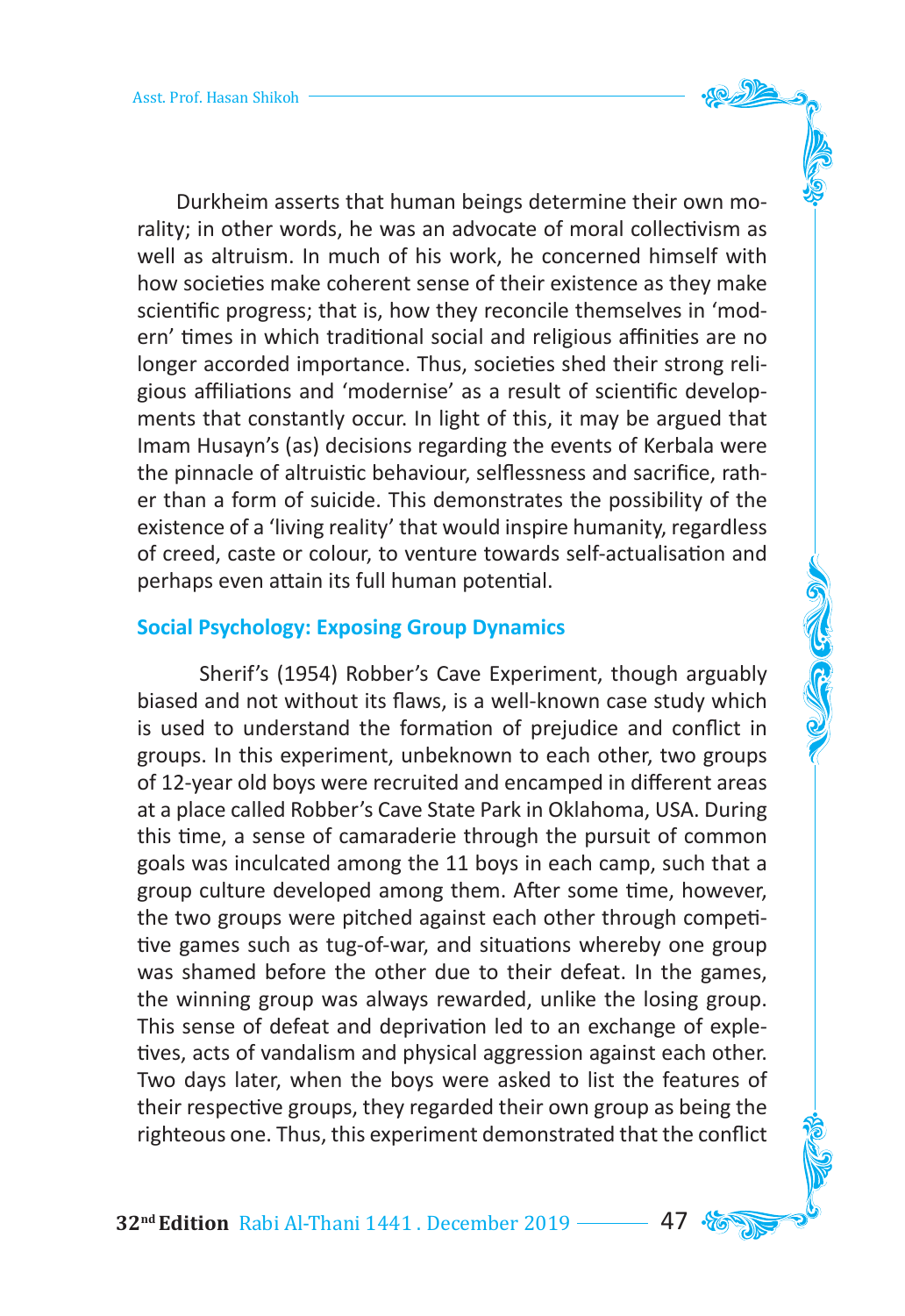between groups may trigger prejudice and discrimination against one another.

 In light of this experiment surrounding group dynamics, the battle of Kerbala may be regarded as a befitting case in point: Imam Husayn's (as) group was driven by Divine goals; the Imam (as) clearly said:

"Certainly, I do not rise [against Yazid bin Mu'awiyya] in wickedness, nor arrogance, nor sedition, nor oppression. I have only risen to seek reformation in the nation of my grandfather [the Prophet (saw)]. I wish to enjoin good and prohibit evil and to tread the path of my grandfather and my father, Ali bin Abi Talib [as]".

 Yazid bin Mu'awiyya's army led by Umar bin Sa'ad, on the other hand, was driven by worldly desires; for instance, Umar bin Sa'ad was motivated by a lust for dominion; Yazid bin Mu'waiyya by his hunger for power as well as revenge for Badr, which he himself confessed to through a couplet he recited in Damascus when the severed head of Imam Husayn (as) was placed before him.

**KONSOLE COMPANY** 

 Imam Husayn (as) had an estimated fighting force of 72 men versus Yazid bin Mu'awiyya's 30,000. There was simply no contest, yet the groupthink that emerged against the Imam (as) was rife with prejudices and stereotypes; for instance, to the mind of Yazid bin Mu'awiyya's soldiers, Imam Husayn (as) and his companions were apostates and rebels who merely wanted ascension to power. This blind groupthink within Yazid's 'in-group' led them to enact the brutal destruction of the divine Husayni 'out-group'. It can be argued that it was this mentality, be it of the deceitful Kufans or the pack mentality of Yazid bin Mu'awiyya's army, that Imam Husayn (as) exposed for posterity in terms of its short-sighted naiveté and evil.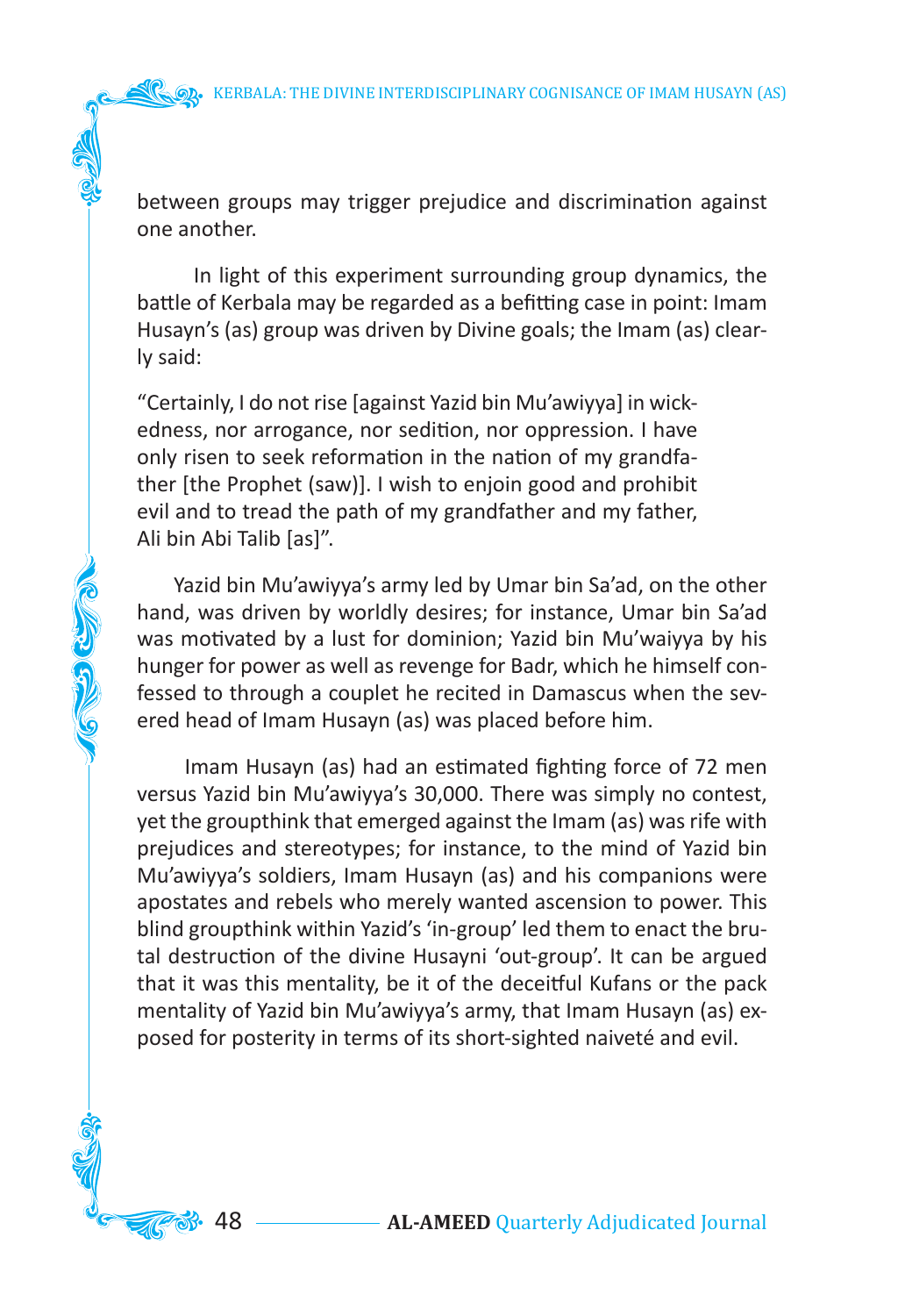

## **Social Psychology: Generating Social Consciousness**

 In order to stir the moral consciousness of Yazid's soldiers, perhaps knowing that social consciousness is more responsive when appealed to before a group as a whole because this triggers a synergistic sense of calling or attention, the Imam (as) took his 6-month old baby, Ali Asghar (as), before Yazid's army and directly appealed to them:

"On account of you, this child has gone without water for the past three days and you can see that the extreme thirst will kill him shortly. Is there anyone who would provide water to this child?"

It is reported that momentarily, there was a stirring among Yazid bin Mu'awiyya's men. Umar bin Sa'ad, his son and Shimr bin Ziljawshan realised the deep bearing that this would have on the hearts and minds, and consequently, group dynamics of their soldiers, which could trigger a mutiny within the ranks. Therefore, Umar bin Sa'ad spoke to his men thus:

"Beware my soldiers! Do not be beguiled by Husayn's words. He is only tricking you into getting some water for himself. Even if Husayn gets only a sip, it will reinvigorate him and several of us will lose our lives."

 The Imam (as) replied that he only sought water for the thirsty child, whose agony the men were clearly witnessing. He even offered to leave the baby on the burning sands for them to directly quench the child's thirst if they thought his (as) appeal was only to obtain water for himself. History records that this request was instead responded to with a three-pronged arrow, shot to the throat of the innocent and infallible infant (as).

 It can be noted from this event that the Imam (as) maintained his efforts to appeal to the men's sense of humanity. Through the exceptional sacrifice of Ali Asghar (as), he (as) tried to raise social

32<sup>nd</sup> Edition Rabi Al-Thani 1441. December 2019 -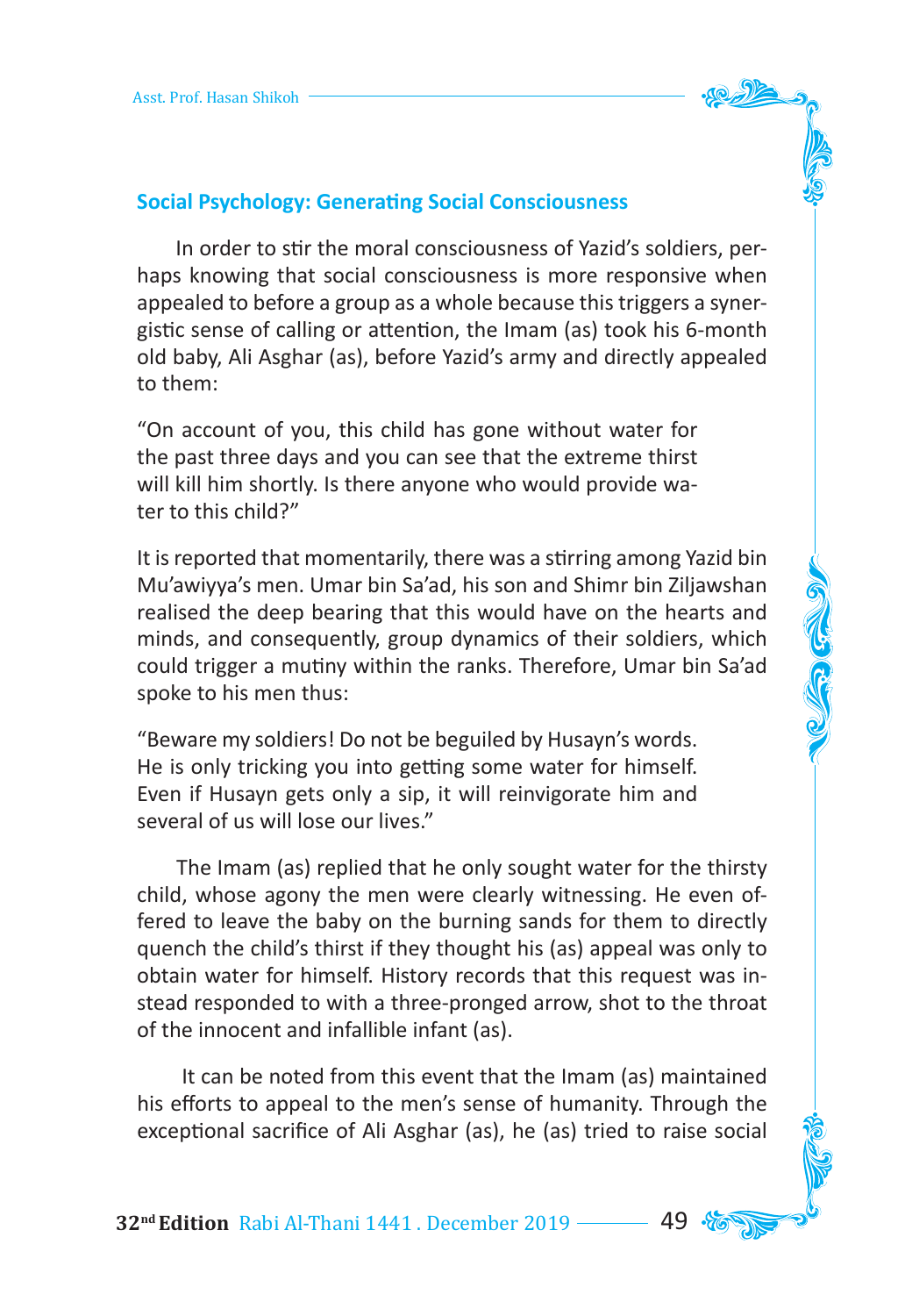KERBALA: THE DIVINE INTERDISCIPLINARY COGNISANCE OF IMAM HUSAYN (AS)

consciousness in the minds of the people through his selflessness, and through patience, he (as) upheld the Prophet's (saw) legacy of exposing evil and defending the truth at all costs. Some soldiers did seem to be moved at the sight of the parched condition of the suckling baby, realising the extent of the cruelty that they had exacted upon the Imam (as) and his entourage. It was perhaps this sense of anguish – guilt, shame, possibly repentance too – albeit momentary among those men that the Imam (as) intended to reveal as a lesson for mankind. That is, in times and events of oppression, the righteous among the future generations are clearly cognisant of the mindset of an oppressor; and of their own default position to resist stooping to the levels of the likes of Yazid bin Mu'awiyya and his men. In essence, it can also be said that the lessons are for two categories of people: those who self-reflect and listen to their conscience and change from within due to guilt; and those who need a major push to repent, often through disclosure or public humiliation as to their conduct where one or more may lead to intrinsic change for the better.

 In the case of Yazid bin Mu'awiyya's civil officers and military men, however, blinded by the group dynamics of the majority, their commanders' lust for fame and dominion over land and men, and their own greed for booty, they did not heed to their stirring social conscience and instead suppressed it to move towards worldly gain by responding to what they preferred to understand as the call to duty that Umar bin Sa'ad had enticed them with. This weakness of character is commonplace even today; thus, the Imam's (as) teachings remain immortal and inspirational for revolutionaries, for groups and individuals to reflect upon their behaviour-choices, dispositions and actions, or in other words, their social consciousness. This is one of the reasons why the axiom, "Every day is Ashura, every land is Kerbala" remains timeless.

Social Psychology: Cognitive Dissonance

**COLLEGED CALL** 

According to the concept of cognitive dissonance, when human beings' thoughts, beliefs and opinions are inconsistent with their ac-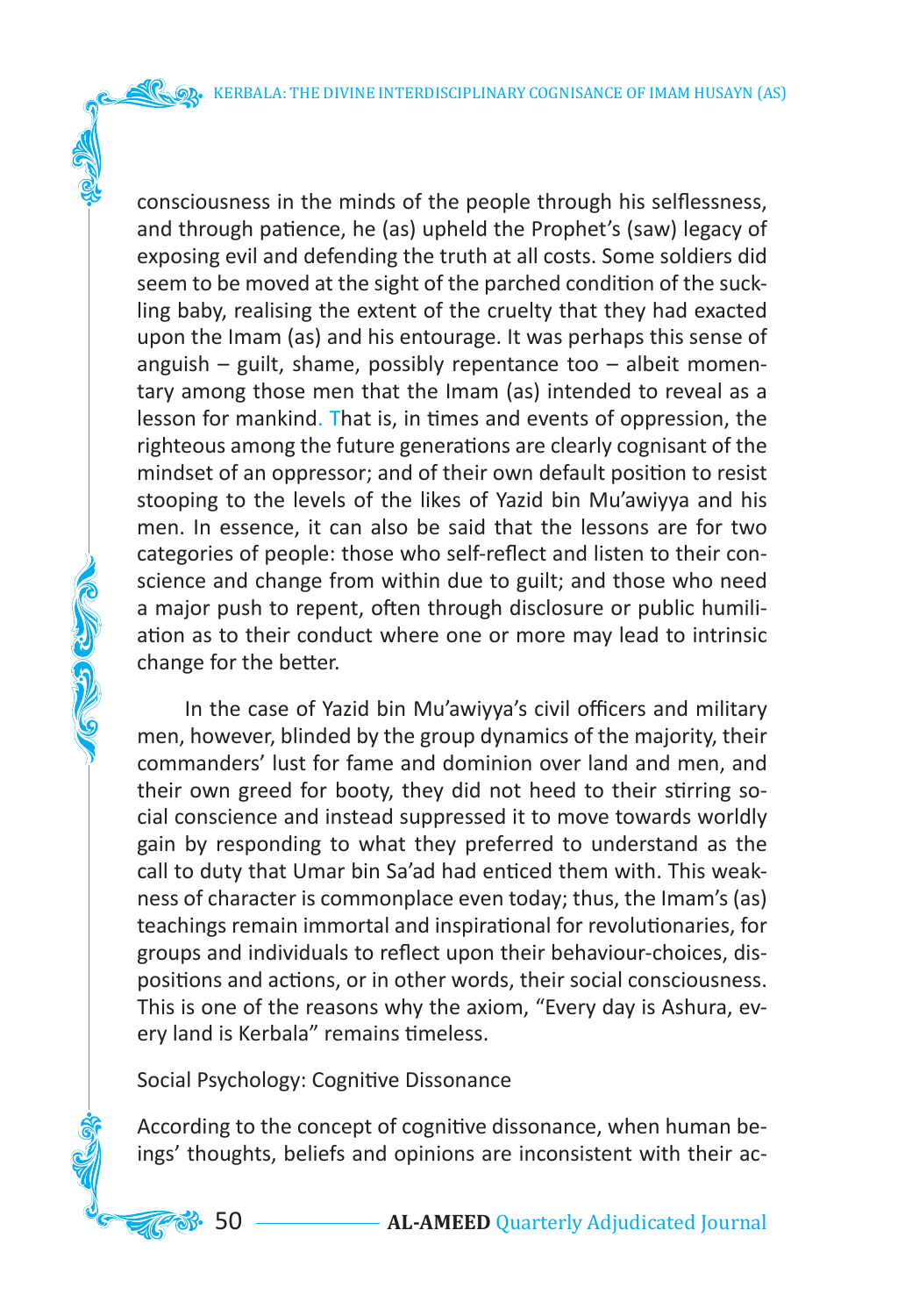tions, they tend to rationalise the same after the action has been performed. In other words, they seek to resolve the dissonance between the belief and deed by creating a justification for the latter, even when it was originally discordant with the former. There are three fundamental assumptions made about this in Social Psychology:

(1) Human beings are sensitive to inconsistencies between belief and actions, which leads to mental stress or anxiety. For instance, the yo-yo antics of the Kufans: first, they implored the Imam (as) to rescue them from their misery under the rule of the Umayyad governors, and then once the Imam (as) sent his cousin and ambassador, Muslim bin Aqeel, and also ultimately approached Kufa himself, the Kufans abandoned Muslim and the Imam (as). Then, somewhat belatedly, some repented as is evident from the uprising of groups of Kufans, the Tawwabeen, or Penitents: they gathered at the house of Sulayman bin Surad Khuza'i to share their guilt of inviting the Imam (as) and then completely abandoning him to the wiles of Ubaydullah bin Ziyad and his army. They then sought to avenge the massacre of Kerbala around the time that Mukhtar bin Thaqafi also led a parallel movement to avenge the same.

(2) Recognition of inconsistencies causes dissonance, which needs resolution although this does not mean that individuals will necessarily and immediately correct their behaviour. Instead, they may attempt to change their belief or rationalise their action. Again, the Kufans can be used to illustrate this point. For instance, approximately 16,000 Penitents realised that they had contravened the commandments of Allah (or the Holy Qur'an) and the Holy Prophet (saw) and that they had ignored the counsels of Imam Ali (as); thus, they felt responsible for facilitating the bloodbath at Kerbala by having forsaken Imam Husayn (as). Despite this, they and Mukhtar bin Thaqafi held long debates as to whether they should make an alliance in their respective uprisings against the Umayyad rulers of the time. Eventually, in 65 AH, when the time finally came for their revolt to pass, the commander of the Penitents, Sulayman bin Su-

**32<sup>nd</sup> Edition** Rabi Al-Thani 1441 . December 2019 **61** .  $\%$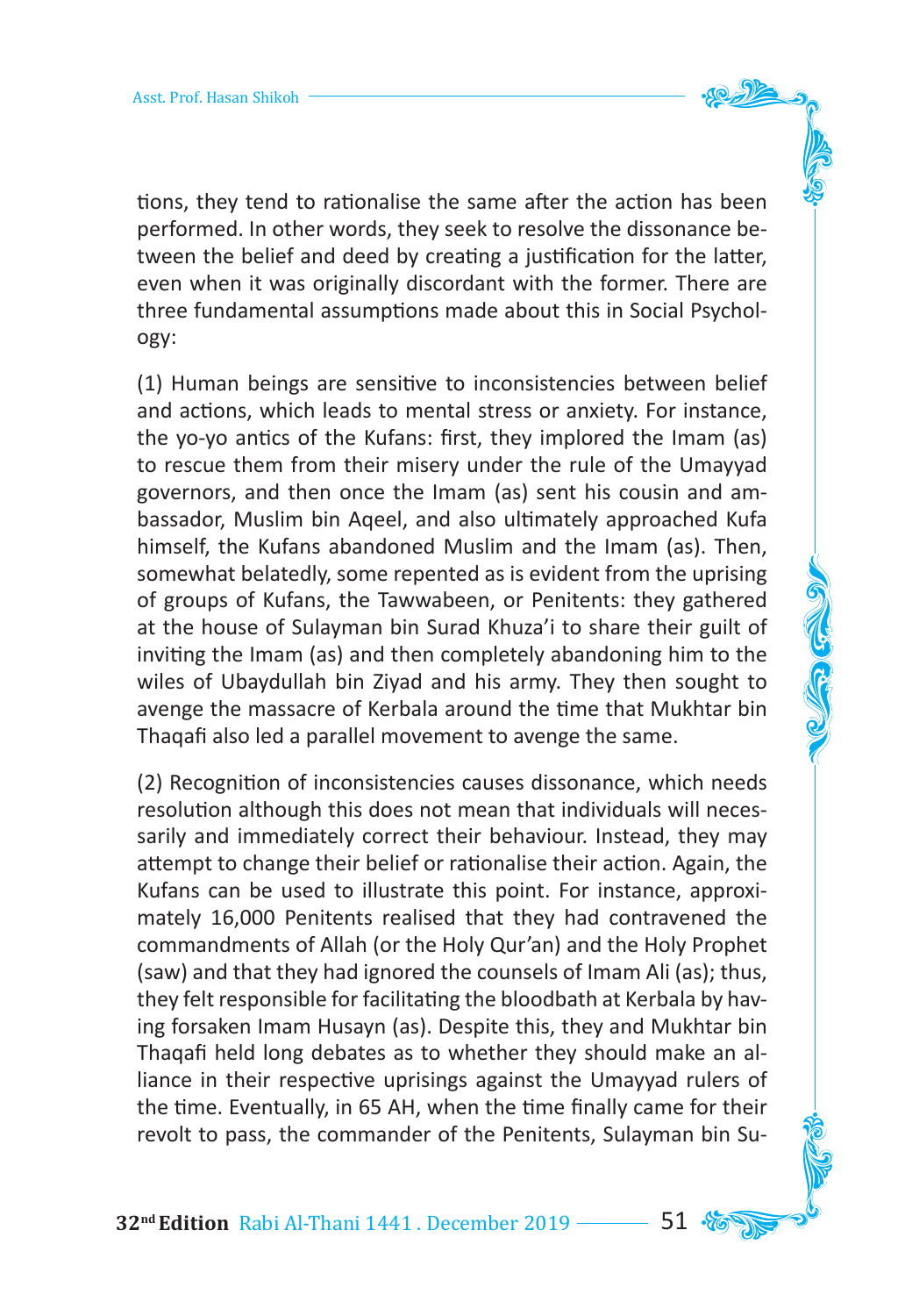rad Khuza'i, discovered that of the 16,000 men who had originally pledged their support, only 4,000 loyalists had remained.

(3) Cognitive dissonance, once realised, can be resolved in one of three fundamental ways: (i) by changing actions, (ii) by changing perception of actions, or (iii) by changing beliefs. These are elucidated further here:

(i) A change of action seeks to avoid repetition of the same: This is considered to happen when aversive conditioning occurs, that is, guilt or anxiety on account of cheating, lying or the repetition of sinful behaviours. However, this resolution tends to be fleeting. A case in point would be Umar bin Sa'ad's temporary feelings of guilt during the battle of Kerbala where while he knew he had wrongfully besieged Imam Husayn (as), and so he did not want to prolong the battle, yet he continued to give and approve orders for the massacre, as his greed for Rey dominated his better judgment. History records that in the aftermath, he became a recluse and avoided participation in any further atrocities against the family or legacy of Imam Husayn (as). However, it is not clear to what extent this was due to remorse rather than depression that Ubaydullah bin Ziyad had retracted his promise of awarding him the governorship of Rey in return for the head of the Imam (as).

**NEW CLOSE** 

(ii) A change in the perception of actions seeks to alter the view or memory of actions: this involves rationalising and/or justifying actions; the playing of egotistical-games; selective recollections; distorting the facts that led to the actions; reformulating perceptions of the events; or even rewriting history. Regarding the event of Kerbala, various interpretations of how it is remembered have been presented: Some pundits, clergy and schools of thought cite the Qur'anic verse: "O you who believe, obey Allah and obey the Messenger and those in authority among you" to argue that the Imam (as) should not have risen in so-called rebellion against the ruling Caliph, Yazid bin Mu'awiyya, even if the ruler was debauched, because the majority of notables had paid allegiance to him, and that thus he was "in authority" and should simply have been obeyed.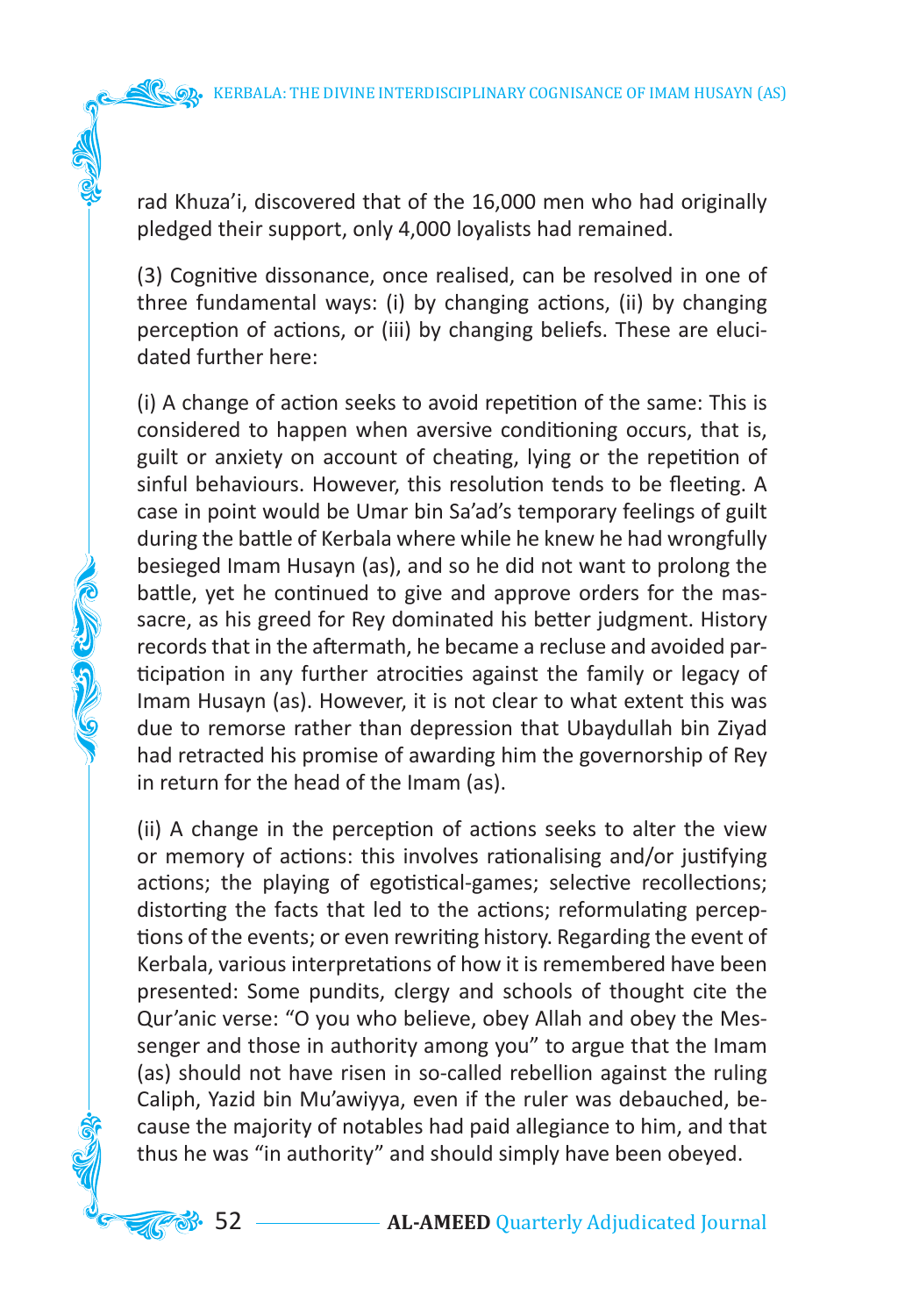In this way, in order to continue to justify the stances of their schools of thought and the actions of their ancestors, some scholars and speakers present the events of Kerbala in such a way that Yazid bin Mu'awiyya's position, and that of his kind before and after him, may no longer appear to be inconsistent with the Holy Qur'an and

the teachings of the Holy Prophet (saw). This is often how history is written or presented to reinforce particular angles and agendas.

(iii) A change in beliefs is perhaps the simplest, yet most difficult and therefore, least common way to resolve the dissonance between actions and beliefs. Changing beliefs could lead to resolute belief formation either way. For instance, some could believe that the Holy Qur'an states that they must obey whoever is placed in authority in the command chain or seat of government, regardless of whether the orders issued by the same are morally sound or bankrupt, or as in the case of Kerbala, against the very basic values of humanity. Despite such clear and logical awareness, some people seem to find it difficult to alter their beliefs because of their fundamental views and attitudes, or indoctrination, be it in the case of the Shia or the non-Shia; the Muslim or non-Muslim. These beliefs tend to remain stable or unchanged because if they were changed, the entire worldview, interpretations, reflections, predictions and organisation of thoughts of the individual, or group of people, would collapse; and therefore, argumentative justifications are presented in order to maintain the comfort zone or core worldview. Hence, as stated earlier, although this is the most straightforward option to resolve dissonance, it is uncommon in practice. Perhaps this is why many non-Shia fail to fully accept or adopt the position of Imam Husayn (as), or Shia Islam, even after the clear truth of the thoughts and actions behind the events leading up to and of Kerbala have manifested themselves through simple logic, common sense and universal principles of basic humanity.

In the case of some people, however, when cognitive dissonance activates the inherent alarm triggered by the inconsistency between their own belief and actions, this internal angst and trauma leads to

**32<sup>nd</sup> Edition** Rabi Al-Thani 1441. December 2019 ---- 53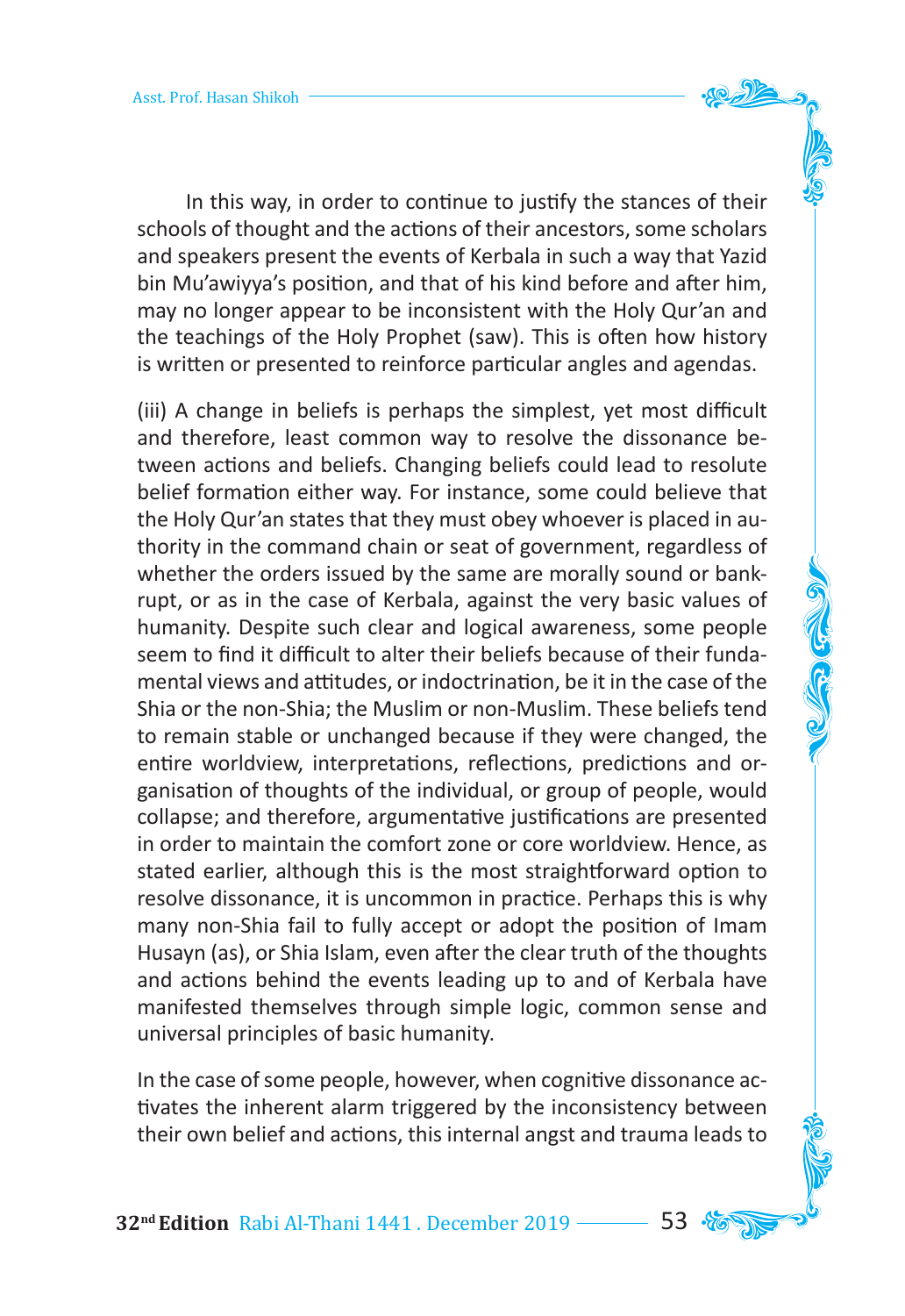a lasting change in beliefs. For example, the case of Hurr bin Ryahi and his complete turnaround in support of Imam Husayn (as).

Forensic Psychology: Modus Operandi and Signature Behaviours

Modus Operandi, also commonly referred to as MO, refers to the particular method or procedure used by a criminal to commit a crime; it encompasses the habits, techniques and other peculiarities in the mindset or behaviour of the person(s) involved.

Criminal behaviour on the part of Umar bin Sa'ad and his soldiers was repeatedly observed against the sparse fighting men of Imam Husayn (as). Whenever they realised that they could not easily defeat Imam Husayn's (as) men one on one, against the agreed rules of engagement, Umar bin Sa'ad and Shimr bin Ziljawshan would order their swordsmen, lancers and cavalrymen to beset Imam Husayn's (as) men in unfair numbers, to strike them from behind and wield multiple weapons to annihilate them.

Another case in point is Hurmala bin Kahil, one of the best and most ruthless of marksmen in Umar bin Sa'ad's battalion, and his heinous choice of execution; that is, the use of a three-pronged arrow, which some historians record was also poisoned, to kill a 6-month old thirsty baby in the arms of his already-battered father on a scorching desert afternoon.

**COLORED** 

 In order to expose the group dynamics of opposition that Imam Husayn (as) stood against, it is pertinent to state the obvious here: Hurmala bin Kahil committed his heartless deed on the orders of Shimr bin Ziljawshan under the command of Umar bin Sa'ad despatched by Ubaydullah bin Ziyaad, choice-governor of Yazid bin Mu'awiyya, against Imam Husayn bin Ali (as), the grandson of the Holy Prophet of Islam, Muhammad bin Abdullah (saw).

Signature behaviours are distinctive acts that a criminal performs to satiate their psychological and emotional needs. The acts themselves are not necessary to complete the vice committed. In Ker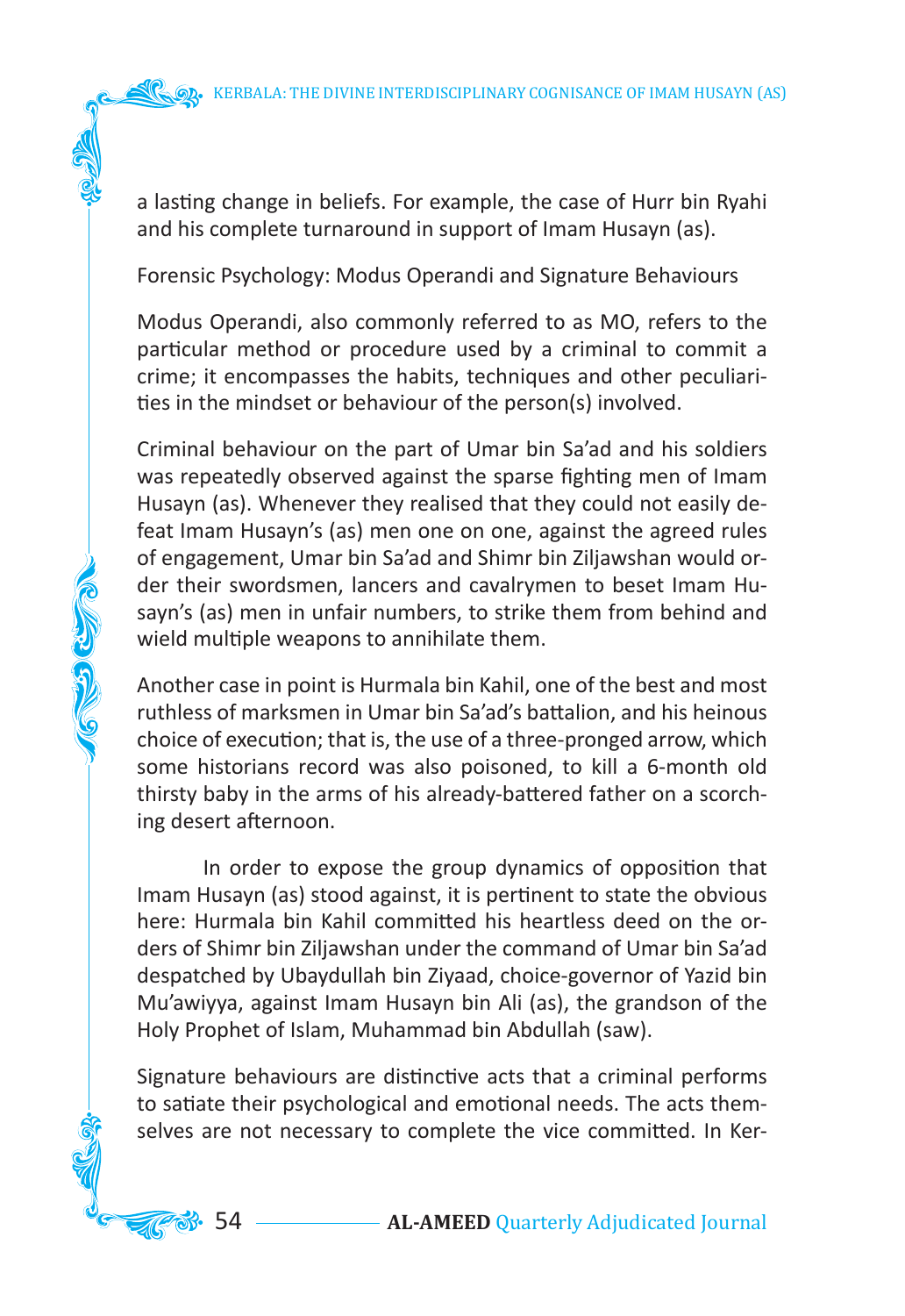bala, the cruelty of Umar bin Sa'ad and Shimr bin Ziljawshan did not commence with the blocking of access to the water supply from the Euphrates (or its tributary) or end with the killing of Imam Husayn (as) and his companions. Post-massacre, they displayed sheer barbarism: they proceeded with spears to extract the body of Ali Asghar (as) from his grave in the sands; trampled the bodies of the slain men of Imam Husayn (as) under the hooves of horses; dismembered the heads from the bodies of the slain companions of the Imam (as) before making a gruesome display of these upon spears. They disrespected the household of the Holy Prophet (saw) when they burned down the tents of the Imam (as) and his companions; looted booty; tore off jewellery from the ears of Imam Husayn's (as) daughter, Sakina; and showcased their evil work committed on the battleground by parading the captive women and children of Imam Husayn (as) from town to town on bare horse- and camel-back all the way to Damascus with intent to humiliate and dishonour the captives.

 The aforementioned acts are similar to the modus operandi and signature behaviours of trophy-seeking serial killers. This kind of depraved behaviour is often also witnessed today, in the 21<sup>st</sup> Century, in the practices of some factions of the so-called Taliban and Daesh outfits, whom some commentators regard as the legacies of the Takfiri movements as their mindset can be traced back to the governors and generals of Yazid bin Mu'awiyya, Mu'awiyya bin Abu Sufyan and their followers.

**32<sup>nd</sup> Edition** Rabi Al-Thani 1441. December 2019 –––––– 55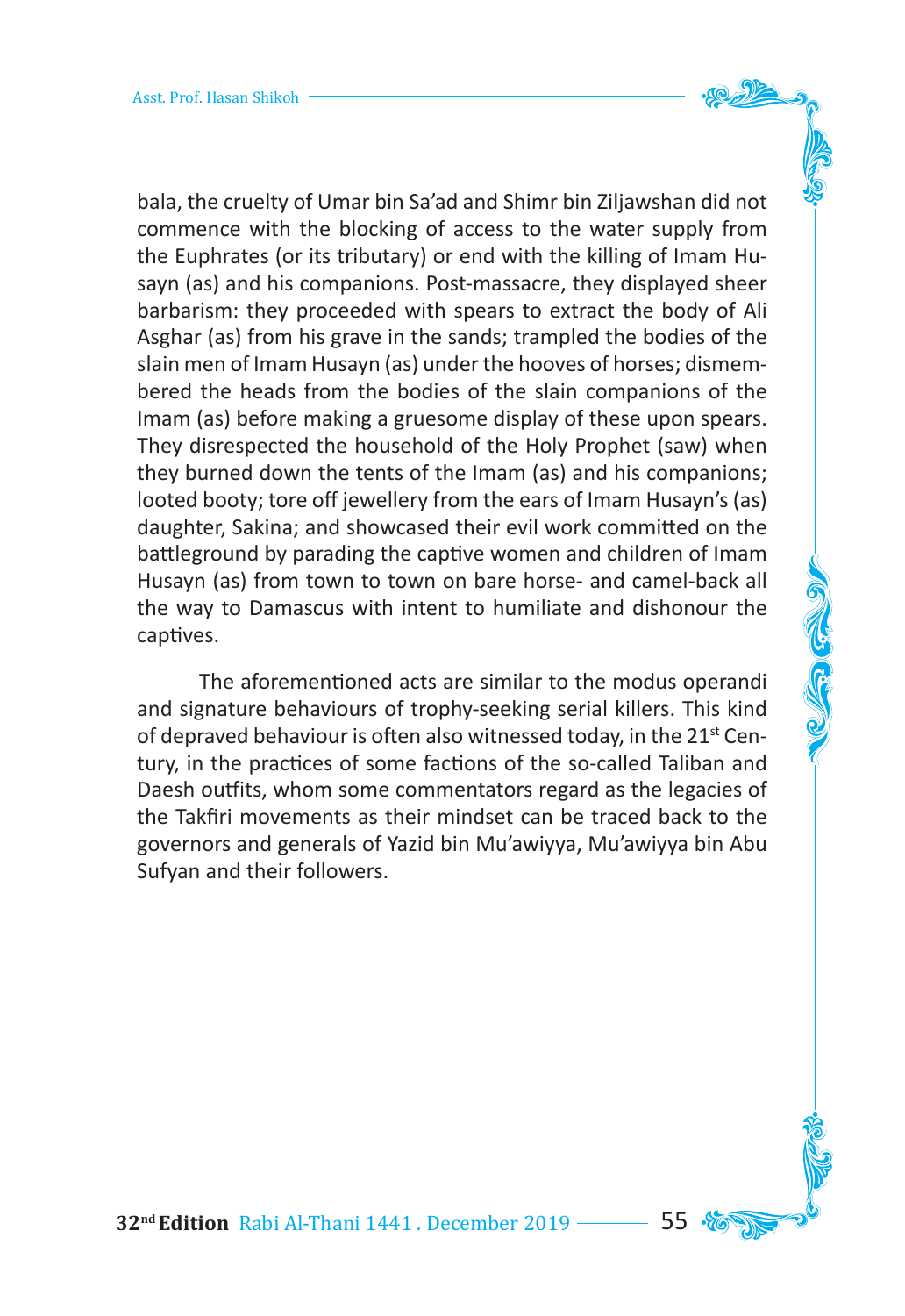## **Concluding Thoughts**

CONGRAT

 In light of the discussion in this paper, it could be argued that Imam Husayn (as) was fully cognisant of the mindset and behaviours of his opposition. He did not need a form of criminal or psychological profiling to establish their true, or hidden, identity. However, he knew that he needed to make this evident to the lay public, and to the Muslims in general, both at the time of the massacre in Kerbala, and for centuries to come. The enormity of the selfless and altruistic decisions that Imam Husayn (as) took, and the supreme level of patience he displayed throughout the events leading up to the battle of Kerbala, therefore, exposed the psychological workings, the modus operandi and signature behaviours of the offending army; that is, their consistent patterns of un-Islamic behaviour; their injustices; and their cruelty affected upon human beings, one even as harmless, and helpless, as the 6-month old Ali Asghar (as).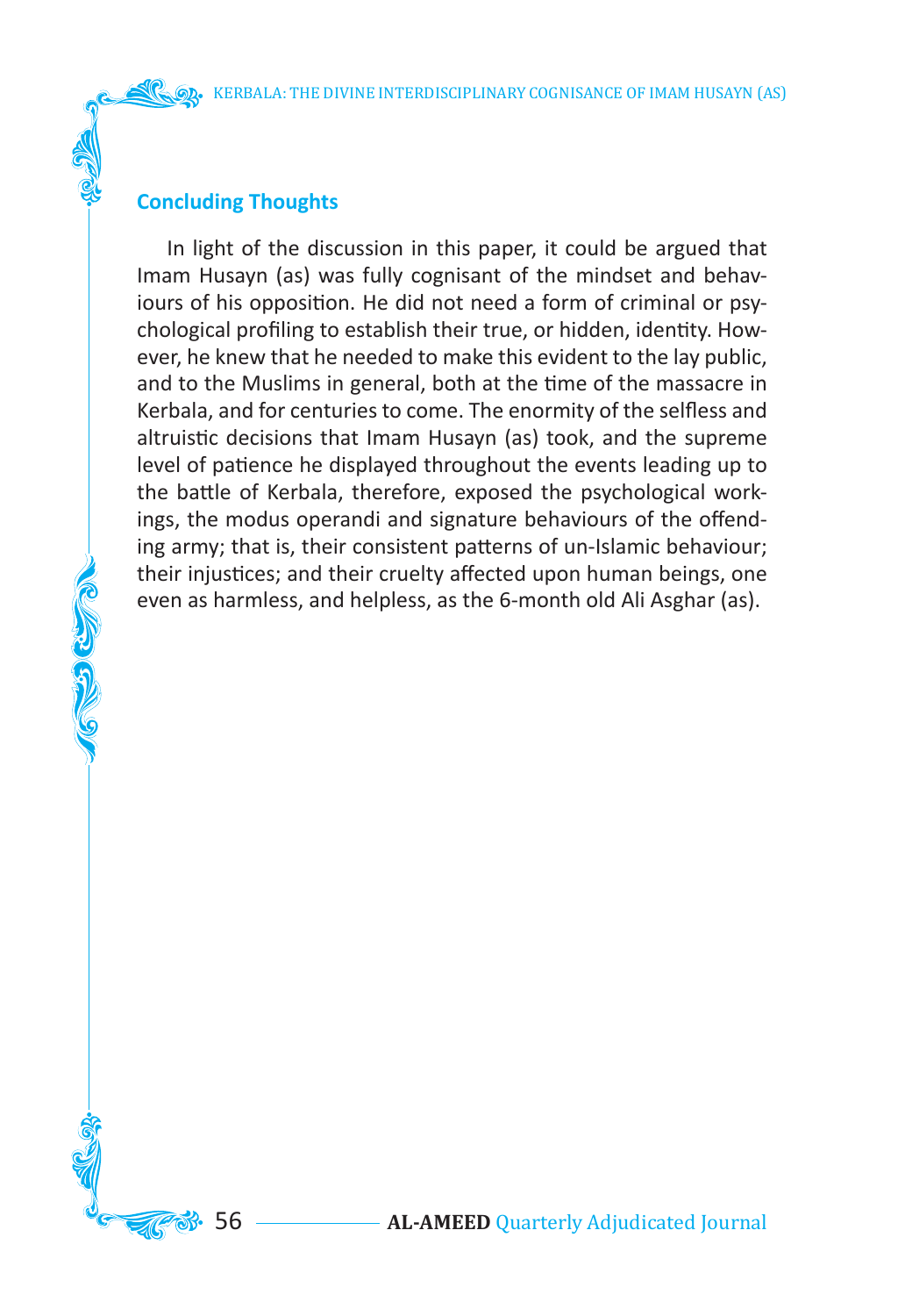

COCO CON

# **Bibliography**

- 1. Al-Islam.org (2017) The Route of Imam Husayn from Makkah to Karbala. Available from: https://www.al-islam.org/articles/ route-of-imam-husayn-from-makkah-to-karbala [Accessed on 30 April 2017]
- 2. Dubeski, N. (2001) 'Durkheim's Altruism As The Source Of His Social Holism: A Discussion Of The Viability Of A Social Basis For Moral Principles.' Electronic Journal of Sociology. Available from: https://www.sociology.org/content/vol005.003/dubeski. html [Accessed on 17 April 2017]
- 3. Kant, I. (1790) The Critique of Judgement. Germany.
- 4. Kant, I. (1797) The Metaphysics of Morals. Germany.
- 5. Troxell, M. (n.d.) Arthur Schopenhauer (1788—1860). Available from: http://www.iep.utm.edu/schopenh/#SSH2bii [Accessed on 17 April 2017]
- 6. Al Qur'an (s 59, a 9)
- 7. Pooya, M. A. A. (n.d.) English Commentary Multilingual Quran. Available from http://quran.al-islam.org/ [Accessed on 17 April 2017]
- 8. Al Qur'an (s 76, a 9)
- 9. Al-Islam.org (2017) Conceit of Ibn Sa'd. Available from: https:// www.al-islam.org/maqtal-al-husayn-abd-al-razzaq-al-muqarram/conceit-ibn-sad [Accessed on 30 April 2017]
- 10. Maqtal al-Husayn, Vol. 1, p. 245.
- 11. Al-Islam.org (2017) The Humane Qualities of Imam Ali (as). Available from: https://www.al-islam.org/imam-ali-sunshinecivilized-islam-muhammad-husayn-tahmasebi/humane-qualities-imam-ali [Accessed on 30 April 2017]

**32<sup>nd</sup> Edition** Rabi Al-Thani 1441. December 2019 ––––––– 57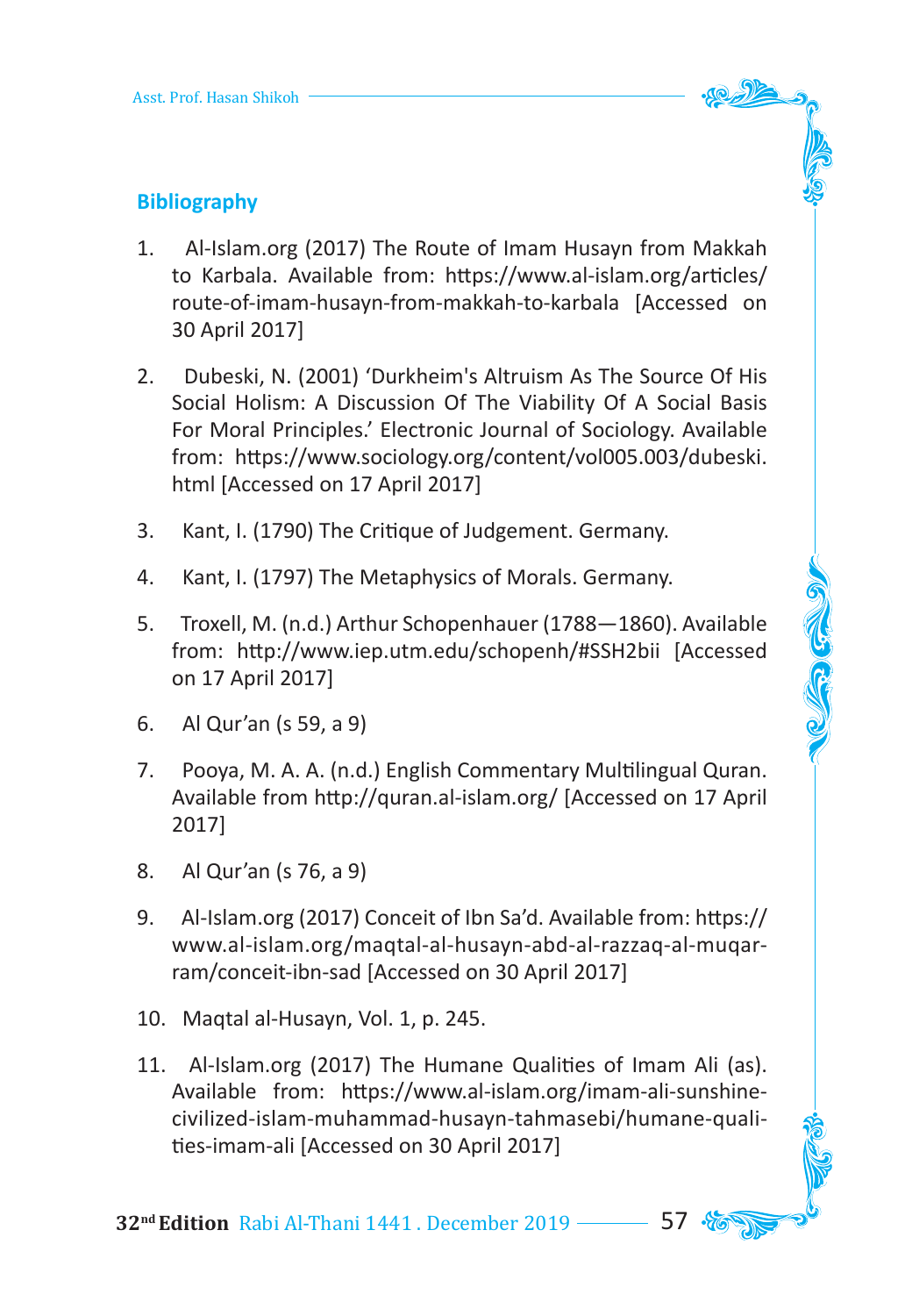- 12. Ghurar al-Hakim
- 13. Durkheim, E. (1973) Moral Education: a study in the theory and application of the sociology of education. London: The Free Press
- 14. Al Qur'an (s 3, a 164)
- 15. Durkheim, op.cit.
- 16. Sherif, M. (1954) Experimental study of positive and negative intergroup attitudes between experimentally produced groups: robbers cave study.
- 17. Bihar ul-Anwaar, p 329-30
- 18. Al-Islam.org (2017) Chapter 22: Ashura; the Tenth of Muharram. Available from: https://www.al-islam.org/the-hidden-truthabout-karbala-ak-ahmed/chapter-22-ashura-tenth-muharram [Accessed on 30 April 2017]
- 19. ibid.

**COLLEGED CALL** 

- 20. Every day is Ashura and every land is Karbala (2017) Available from: https://www.imamreza.net/eng/imamreza.php?id=3753 [Accessed on 30 April 2017]
- 21. Festinger, L. (1957) A Theory of cognitive dissonance. Stanford, CA: Stanford University Press
- 22. Qummi, S. A. (n.d.) Nafasul Mahmum, Relating to the Heart Rending Tragedy of Karbala. Available from: https://www.al-islam. org/nafasul-mahmum-relating-heart-rending-tragedy-karbalashaykh-abbas-qummi/conclusion-account [Accessed on 29 April 2017]
- 23. Mirbagheri, D. (2012) Mokhtar Nameh [in Persian]. Iran: IRIB TV
- 24. Al Qur'an (s 4, a 59)

**58** 58 **AL-AMEED** Quarterly Adjudicated Journal